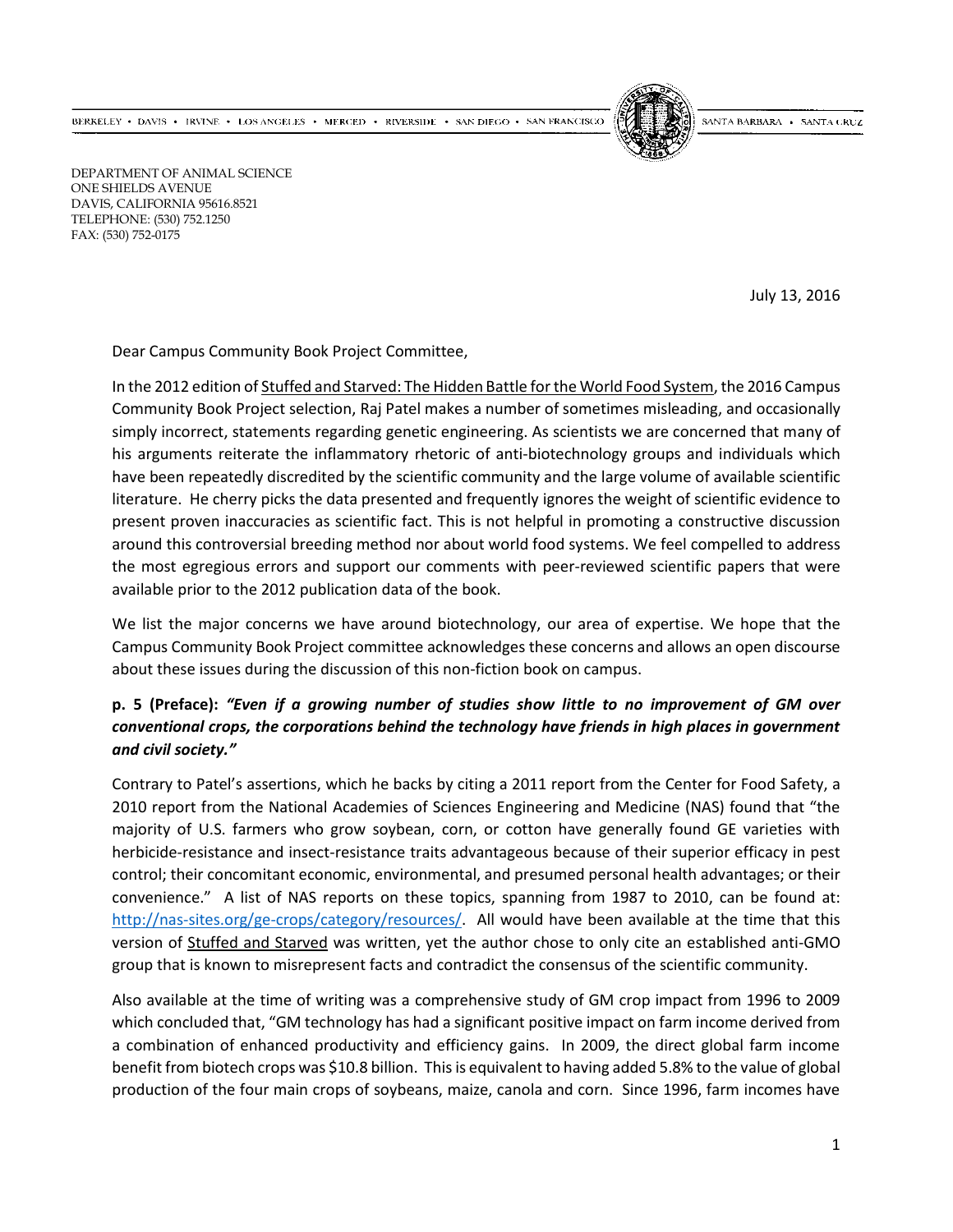increased by \$64.7 billion." (Brookes and Barfoot 2011, PG Economics Ltd, [http://www.pgeconomics.co.uk/pdf/2011globalimpactstudy.pdf\)](http://www.pgeconomics.co.uk/pdf/2011globalimpactstudy.pdf)

Numerous studies have similarly described the benefits of GM crops in terms of higher yields, cost savings in agricultural production, and welfare gains for adopting farm households. A few of these prior to 2012 include:

- 1. Pray CE, Huang J, Hu R, Rozelle S (2002) Five years of Bt cotton in China the benefits continue. *The Plant Journal* 31: 423–430. doi: 10.1046/j.1365-313x.2002.01401.x [View Article](http://dx.doi.org/10.1046/j.1365-313x.2002.01401.x)
- 2. Qaim, M, Zilberman D (2003) Yield Effects of Genetically Modified Crops in Developing Countries. *Science* 299(5608): 900-902. Doi: 10.1126/science.108060[9 View Article](http://science.sciencemag.org/content/299/5608/900.full)
- 3. Morse S, Bennett R, Ismael Y (2004) Why Bt cotton pays for small-scale producers in South Africa. *Nature Biotechnology* 22: 379–380. doi: 10.1038/nbt0404-379b [View Article](http://dx.doi.org/10.1038/nbt0404-379b)
- 4. Qaim M, Traxler G (2005) Roundup Ready soybeans in Argentina: farm level and aggregate welfare effects. *Agricultural Economics* 32: 73–86. doi: 10.1111/j.0169-5150.2005.00006.x [View Article](http://dx.doi.org/10.1111/j.0169-5150.2005.00006.x)

Similarly, the recently released 2016 NAS report "Genetically Engineered Crops: Experiences and Prospects" [\(https://nas-sites.org/ge-crops/\)](https://nas-sites.org/ge-crops/) reiterated these findings, concluding that the available evidence indicates that GE soybean, cotton, and maize have generally had favorable economic outcomes for producers who have adopted these crops, but outcomes have been heterogeneous depending on pest abundance, farming practices, and agricultural infrastructure. Essentially what their analysis is saying is that GMOs have been a useful tool to increase profits for farmers and can be very beneficial to the environment, but they have to be used correctly and are not a panacea.

# **p.144 (Ch.6: Better Living Through Chemistry):** *"Like the software industry, the pesticide industry has gone to great lengths to prevent its property being stolen. Just as software has 'copy protection', the pesticide industry has developed 'terminator technology', a series of genetic modifications designed to make the seeds produced by one of its plants sterile. Like the software industry, the pesticide industry is also prepared to track down and sue people who don't comply with it."* **(no references given)**

In the U.S., the Plant Patent Act was passed in 1930 and the Plant Variety Protection Act that included seed propagated crops was passed in 1970. The first GMOs came on the scene in 1996. Obviously, the protection of intellectual property as it pertains to the seed industry was in place long before modern biotechnology. Companies hold plant breeders' rights and/or utility patents on organic and conventional varieties as well as GM varieties.

The protection of intellectual property in the plant breeding industry is found worldwide, and has been commonplace for decades. It is in no way specific only to GM crops. The International Union for the Protection of New Varieties of Plants (UPOV), an intergovernmental organization headquartered in Switzerland, was established by the International Convention for the Protection of New Varieties of Plants in Paris in 1961 (revised 1972, 1978, 1981). "UPOV's mission is to provide and promote an effective system of plant variety protection, with the aim of encouraging the development of new varieties of plants, for the benefit of society." ([http://www.upov.int/portal/index.html.en\)](http://www.upov.int/portal/index.html.en)

It is true that the pejorative term "Terminator Technology (TT)" has been applied by anti-GMO organizations to methods that would restrict the viability of seeds to prevent their germination; it was originally patented in 1998 by the USDA and the Delta & Pine Land Company (US patent No. 5,723,765,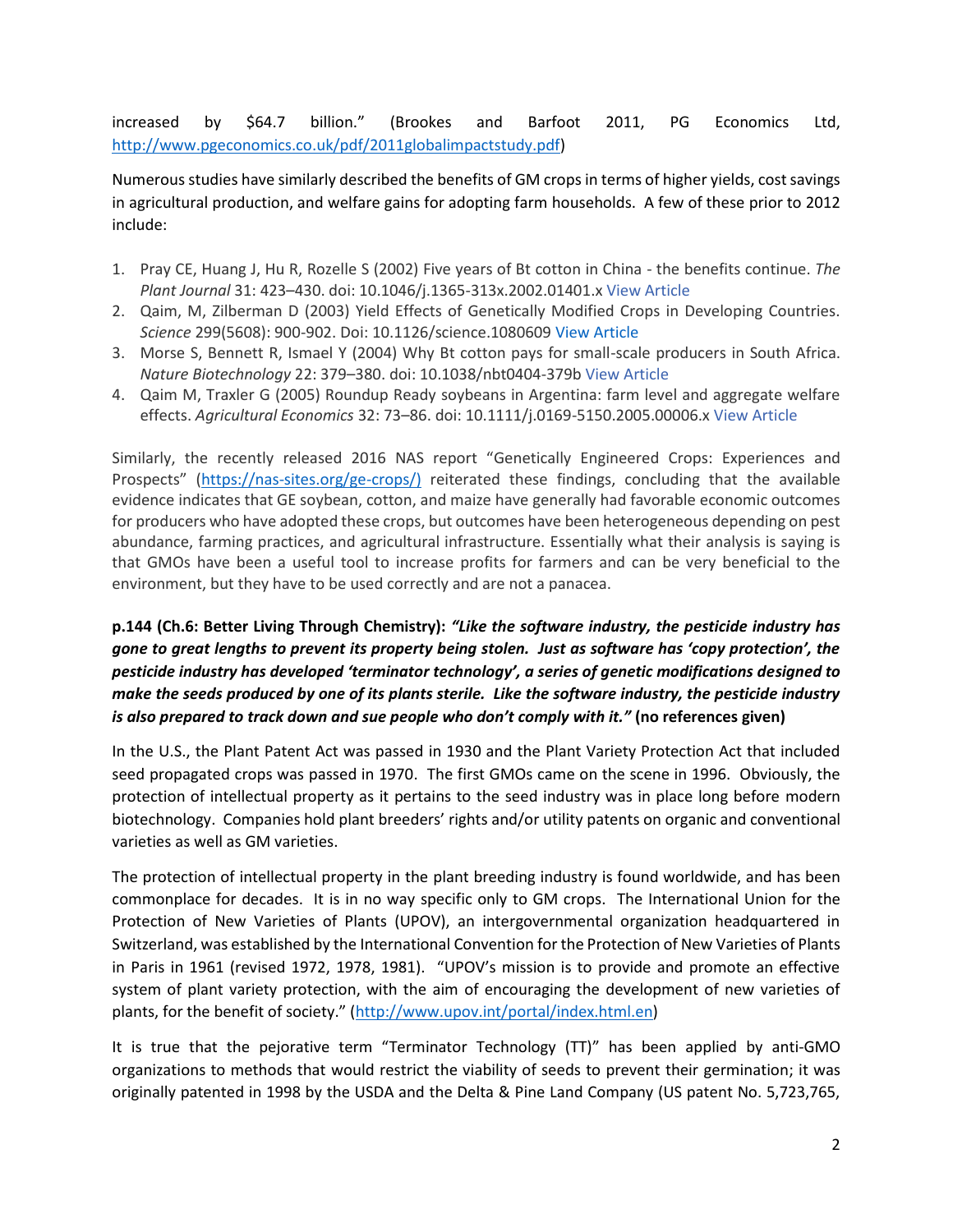"Control of Plant Gene Expression"). While it would enable enhanced intellectual property protection, it was also considered to be a method to prevent any unwanted spread of GM varieties. However, it is not, and never has been, used in any commercially-available GM crops. Delta & Pine Land Company was acquired by Monsanto several years later in 2007 but TT has never been used in any commercialized Monsanto products. On the other hand, many potentially beneficial uses of the underlying technology unrelated to intellectual property protection have been thwarted by the negative associations promoted by anti-GM groups.

Tangentially, the existence of TT is really a moot point, as modern day farmers do not regularly save seeds anyway since the most desirable seeds are hybrids and would not reliably produce the same desirable traits in the next generation (an excellent video explaining where farmers get their seeds – developed by **UC Davis graduate students and postdocs** – can be found at: [https://www.youtube.com/watch?v=zI\\_lwy8KfHI\)](https://www.youtube.com/watch?v=zI_lwy8KfHI).

Additional resources reporting on TT include:

- 1. Genetic use restriction technologies: a review, Luca Lombardo, *Plant Biotechnology Journal* (2014) 12: 995-1005 [\(http://onlinelibrary.wiley.com/doi/10.1111/pbi.12242/pdf\)](http://onlinelibrary.wiley.com/doi/10.1111/pbi.12242/pdf).
- 2. Terminator technology temporarily terminated, Eric Niller, *Nature Biotechnology* 17:1054. 1999. - [http://www.nature.com/nbt/journal/v17/n11/full/nbt1199\\_1054.html](http://www.nature.com/nbt/journal/v17/n11/full/nbt1199_1054.html)
- 3. In the Aftermath of the 'Terminator' Technology Controversy: Intellectual Property Protections For Genetically Engineered Seeds and the Right to Save and Replant Seed, Jeremy P. Oczek, *Boston College Law Review* 627-658. 1999. [http://heinonline.org/HOL/Page?handle=hein.journals/bclr41&div=24&g\\_sent=1&collection=jo](http://heinonline.org/HOL/Page?handle=hein.journals/bclr41&div=24&g_sent=1&collection=journals) [urnals#](http://heinonline.org/HOL/Page?handle=hein.journals/bclr41&div=24&g_sent=1&collection=journals)
- 4. *Epistemic brokerage in the bio-property narrative: contributions to explaining opposition to transgenic technologies in agriculture*, Ronald J. Herring, *New Biotechnology* 27(5): 614 – 622. 2010. - <http://www.sciencedirect.com/science/article/pii/S1871678410004528>

On the last point in Patel's argument, Monsanto has taken legal action against a proportionally small number of farmers who knowingly, illegally saved seeds, a practice which clearly violated the legal agreements that the farmer signed with the company when they purchased the seeds. The vast majority of these patent infringement cases are settled out of court and all proceeds go to rural communities through scholarships and programs such as FFA and 4-H. Despite the popular myths, Monsanto has never sued farmers for *inadvertently* growing patented crops (i.e., due to accidental pollen drift).

It is further evident in Patel's characterization of plant breeding companies as "pesticide" companies that he seeks to attach negative connotations to genetic engineering, despite the fact that it is a breeding method that can be used to produce crops that use no pesticides (e.g. virus-resistant papaya), and that one of the two major GM traits (insecticide resistance) has actually dramatically reduced pesticide use. Similarly, his comparison with software companies who seek to protect their intellectual property suggests that he also rejects the application of patents to those products of intellectual invention. Patents, and their vigorous protection, are standard practice in the computer industry for both hardware and software, yet this has not stymied dramatic advances in delivering enormously useful products to consumers (e.g., the internet and cell phones).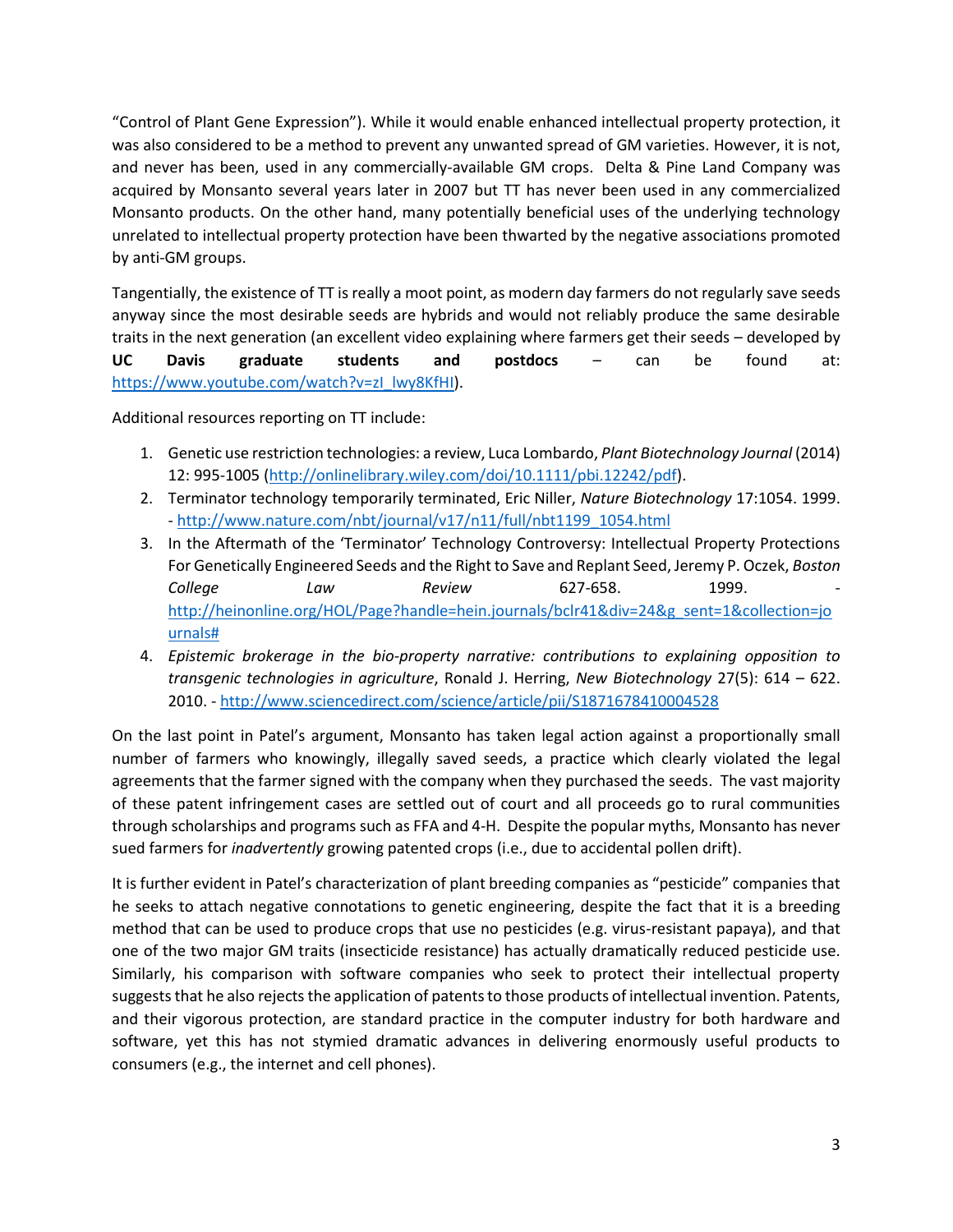Additionally, in all but a few cases, all contemporary conventional plant varieties developed by private breeders are protected by patents, and most public varieties are protected as well. This is not unique to genetically engineered varieties. Intellectual property protection for living organisms is not a novel or recent phenomenon. According to "Intellectual Property and Plants" chapter available at <https://www.princeton.edu/~ota/disk1/1989/8924/892407.PDF>, "*Proprietary protection specifically for plant varieties has evolved in the United States over the last 60 years. Plants are the sole life form for which the U.S. Congress has expressly permitted intellectual property protection*".

## **p.144 (Ch.6: Better Living Through Chemistry):** *"One informant told me of discussions at the Monsanto Corporation to engineer traits into its plants such that their leaves would reflect light in a characteristic way and be visible from an appropriately positioned low Earth orbit satellite. This wasn't a trait that would benefit farmers. It would simply make it easier for the company to survey its property rights from space, and chase up farmers who hadn't paid."* **(no references given)**

These statements are not backed by any evidence, are admittedly anecdotal, and reflect a lack of understanding of modern agricultural tools and methods.

In 2003, in the journal *Nature*, Jonathan Knight discussed an evolving EPA proposal that hoped to determine if subtle differences in the way leaves reflect the sun's rays could be used to distinguish transgenic from conventional maize, thereby allowing them to monitor GM crops from space. The author discusses the fact that satellite imagery in agriculture is nothing new. At the time it was already a wellestablished tool [\(http://www.cell.com/trends/plant-science/pdf/S1360-1385\(98\)01213-8.pdf\)](http://www.cell.com/trends/plant-science/pdf/S1360-1385(98)01213-8.pdf)) for quickly spotting stressed plants, thirsty crops, pest infestations and plant diseases over large areas. [\(http://www.nature.com/nature/journal/v425/n6954/full/425112a.html\)](http://www.nature.com/nature/journal/v425/n6954/full/425112a.html)

In 2005, scientists from the U.S. Environmental Protection Agency (EPA) filed a patent [\(US 7715013 B2\)](http://www.google.com/patents/US7715013) for "optical system for plant characterization" "to monitor targeted pest populations, disease, presence of transgenic and non-transgenic plants, or targeted pest population in a transgenic crop using remote imagery to discern differences in crops along with pest infestation in all crop varieties".

Pioneer (Du Pont) had a pilot program in 2013 on the "[Use of Remote Sensing Imagery for Improving Crop](https://www.pioneer.com/home/site/us/agronomy/library/remote-sensing-imagery/)  [Management Decision](https://www.pioneer.com/home/site/us/agronomy/library/remote-sensing-imagery/)", but this program was not specifically aimed at GM crops.

Even if Monsanto were to engineer such a trait into its crops, the assertion that it would have no benefit to farmers shows ignorance of current and historical farming techniques in which farmers widely use such technology to gather information about their crops.

**p.146 (Ch.6: Better Living Through Chemistry): re: Golden Rice/Vitamin A –** *"But children will have to eat an awful lot. Estimates of quite how much they'd have to eat range from the biotech industry's two bowls figure to independent assessments of nearer fifty bowls per day to get their daily allowance of vitamin A. And all this to 'save a million kids' as Time Magazine put it in 2000, the majority of whom live in countries that already have food surpluses."* **(exact reference not given, but assume [http://content.time.com/time/magazine/article/0,9171,997586,00.html\)](http://content.time.com/time/magazine/article/0,9171,997586,00.html).**

In a 2002 paper describing the introduction of the β-carotene biosynthesis pathway into rice, the authors state that, "Golden Rice is not expected to provide 100% of vitamin A in the diet but to add to present intakes to reach vitamin A sufficiency." (Beyer et al. 2002 The Journal of Nutrition: [http://jn.nutrition.org/content/132/3/506S.long\)](http://jn.nutrition.org/content/132/3/506S.long). In 2005, a paper describing 'Golden Rice 2', the next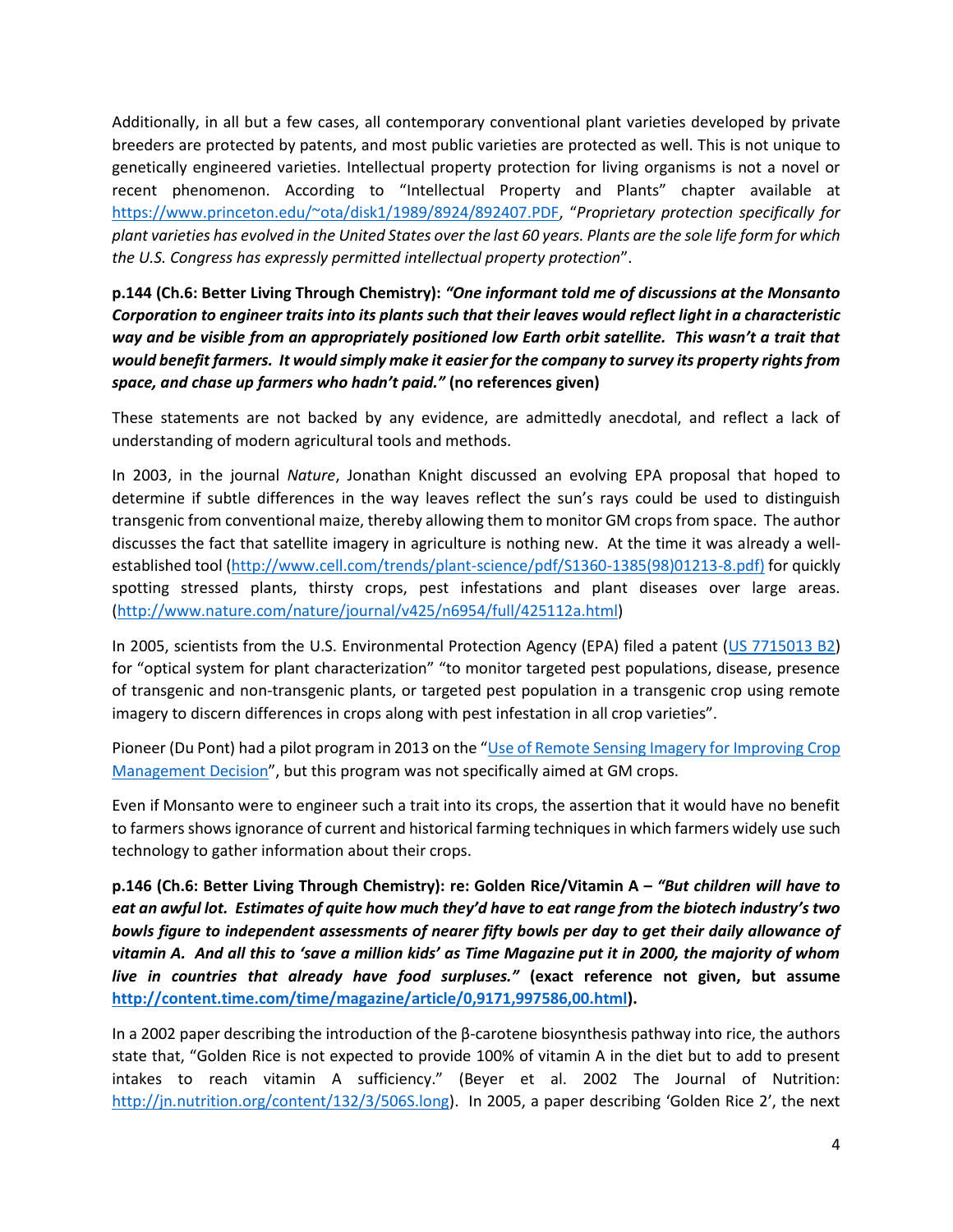generation of the crop, reported an increase in total carotenoids of up to 23-fold compared to the original Golden Rice and a preferential accumulation of β-carotene (Paine et al. 2005: [http://www.nature.com/nbt/journal/v23/n4/full/nbt1082.html\)](http://www.nature.com/nbt/journal/v23/n4/full/nbt1082.html). A 2009 paper in the American Journal of Clinical Nutrition reported on a clinical trial that determined "β-carotene derived from Golden Rice is effectively converted to vitamin A in humans" and estimated that 50% of an adult's vitamin A needs could be met by consuming about one cup of Golden Rice a day (Tang et al. 2009: [http://ajcn.nutrition.org/content/89/6/1776.long\)](http://ajcn.nutrition.org/content/89/6/1776.long).

These assertions have been upheld, with a recent paper reporting, "The latest version of golden rice produces enough beta-carotene in the endosperm of the rice plant to provide 50-60% of the daily recommended allowance of vitamin A from as little as 72g of golden rice grains, which is equivalent to one serving of rice. The daily rice consumption of a child who eats rice as a staple food is averaged about 300-400 g depending on the age of the child." (Moghissi et al. 2015 [http://www.tandfonline.com/doi/full/10.3109/07388551.2014.993586\)](http://www.tandfonline.com/doi/full/10.3109/07388551.2014.993586). Patel's repetition of earlier criticisms of Golden Rice while ignoring the subsequent development of Golden Rice 2 and confirmation of its effectiveness as a source of vitamin A seems to reflect either willful ignorance or purposeful misrepresentation.

**p.147 (Ch.6: Better Living Through Chemistry):** *"The experiment had a terrible human cost: 90 percent of farmers who had committed suicide in Andhra Pradesh and Vidharba had been growing genetically modified cotton."* **(Shiva 2006, The Pseudo-science of Biotech Lobbyists: The Baseless Barfoot-Brookes Claim that Farmers and the Environment Have Benefited from GMO's. [http://www.ourworldisnotforsale.org/en/article/pseudo-science-biotech-lobbyists-baseless-barfoot](http://www.ourworldisnotforsale.org/en/article/pseudo-science-biotech-lobbyists-baseless-barfoot-brookes-claim-farmers-and-environment-have)[brookes-claim-farmers-and-environment-have\)](http://www.ourworldisnotforsale.org/en/article/pseudo-science-biotech-lobbyists-baseless-barfoot-brookes-claim-farmers-and-environment-have)**

This issue of Bt cotton causing Indian farmers to commit suicide is a notorious recurring motif for Vandana Shiva, the Indian-born environmentalist that Patel cites; she featured it in a 2009 op-ed in the *Huffington Post*. There are many problems with this accusation, not the least of which is that in the period between 2002 (when Bt cotton was first grown in India) and 2009, the adoption of Bt cotton *increased significantly* from 0.05 million hectares (Mha) to 7.6 Mha, or 80% of the 9.4 Mha national cotton crop, a 168-fold increase in eight years. In the same time period, the number of Bt cotton farmers in India *increased significantly* from 0.05 million to 5.6 million, indicating that farmers adopted, and continued to use, the technology at a rapid rate (Choudhary and Gaur, [Bt Cotton in India: A Country Profile,](http://isaaa.org/resources/publications/biotech_crop_profiles/bt_cotton_in_india-a_country_profile/download/Bt_Cotton_in_India-A_Country_Profile.pdf) ISAAA Series of Biotech Crop Profiles, 2010) . These numbers have also continued to increase since 2010 (ISAAA 2014 [Biotech Cotton in India,](https://www.isaaa.org/resources/publications/biotech_crop_profiles/bt_cotton_in_india-a_country_profile/download/Bt_Cotton_in_India-2002-2014.pdf) 2002 to 2014).

In 2008 the International Food Policy Research Institute released a discussion paper [\(https://www.ifpri.org/publication/bt-cotton-and-farmer-suicides-india\)](https://www.ifpri.org/publication/bt-cotton-and-farmer-suicides-india) reviewing the evidence for the role of Bt cotton in farmer suicides in India. They concluded:

"We first show that there is no evidence in available data of a "resurgence" of farmer suicides in India in the last five years. Second, we find that Bt cotton technology has been very effective overall in India. However, the context in which Bt cotton was introduced has generated disappointing results in some particular districts and seasons. Third, our analysis clearly shows that Bt cotton is neither a necessary nor a sufficient condition for the occurrence of farmer suicides. In contrast, many other factors have likely played a prominent role. Nevertheless, in specific regions and years, where Bt cotton may have indirectly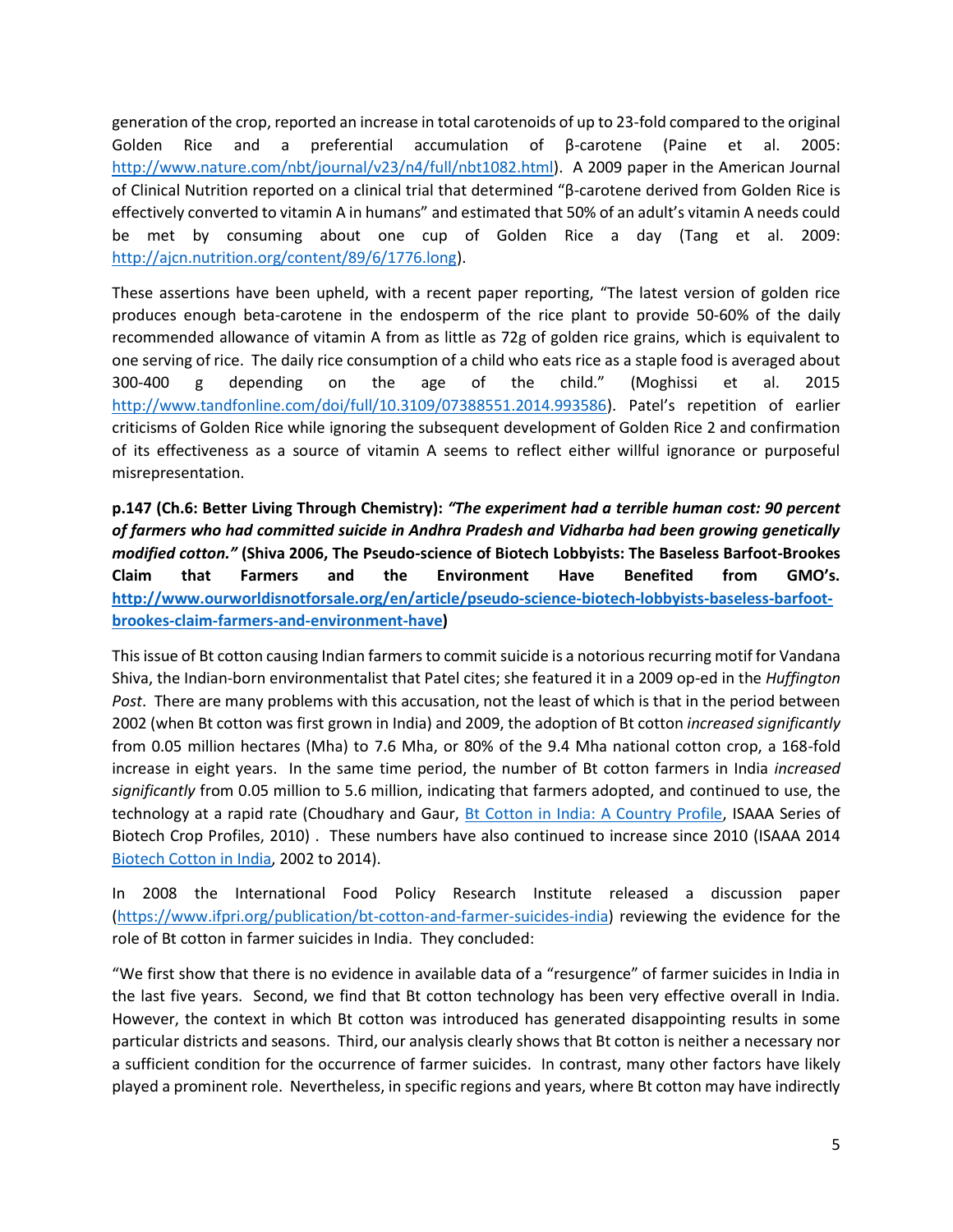contributed to farmer indebtedness, leading to suicides, its failure was mainly the result of the context or environment in which it was planted."

Another paper on the same topic was available in 2011 "Bt Cotton and Farmer Suicides in India: An Evidence-based Assessment" (The Journal of Development Studies Volume 47, Issue 2, 2011) in which the abstract reads "Available data show no evidence of a 'resurgence' of farmer suicides. Moreover, Bt cotton technology has been very effective overall in India. Nevertheless, in specific districts and years, Bt cotton may have indirectly contributed to farmer indebtedness, leading to suicides, but its failure was mainly the result of the context or environment in which it was planted."

A careful investigation by the journalist Keith Kloor in 2014 (Issues in Science and Technology, Winter 2014, pp. 65-70) demonstrated the falsity of claims that GM cotton was a significant factor in Indian farmer suicides. He further questioned the motivations of those who make and promote such claims: "Blaming farmer suicides on Bt cotton thus seems not only to be incorrect but also a distraction from the real causes of a tragic problem. One is left wondering what problem Vandana Shiva and other like-minded activists are actually interested in solving, since it does not seem to be the livelihoods of Indian farmers."

## **p.152 (Ch.6: Better Living Through Chemistry): regarding the assertion that Chapela was more of an activist than a scientist and refutes that "it is possible, as Einstein was, to be both" and p. 155:** *"Chapela isn't the only scientist flayed by the biotechnology industry's PR firms: Tyrone Hayes and Arpad Pusztai are other names to note."* **(Smith 2003 – Seeds of Deception)**

The scientists mentioned here have all been repeatedly discredited by the scientific community. It is very easy to find documentation of retracted or withdrawn papers, improperly-conducted experiments, and irreproducible results.

Additionally, the source cited by Patel, Jeffrey Smith, is not a scientist, and has no scientific training or background (he is credited as a flying yogic instructor) and is widely criticized by the global scientific community. His anti-GMO tomes Seeds of Deception and Genetic Roulette are soundly contradicted by the vast amount of available data and scientific publications.

The 2001 Quist and Chapela *Nature* paper (Quist, D, Chapela, IH, 2001 Nature 414:541-543) reporting that GM corn had contaminated traditional Mexican landraces was subsequently withdrawn by the journal after a scathing editorial by a group of reputed scientists appeared in *Transgenic Research* (Christou, P 2002 Transgenic Research 11:iii-v) and other researchers demonstrated how Quist and Chapela's results were likely due to errors in their methods. In 2005, Ortiz-Garcia and colleagues showed that GM corn had not spread to native Mexican maize crops despite a thorough and widespread search, (Ortiz-Garcia, S, Ezcurra, E, Schoel, B, Acevedo, F, Soberon, J and Snow, AA, 2005 PNAS: Absence of detectable transgenes in local landraces of maize in Oaxaca, Mexico (2003-2004). PNAS Aug 30;102(35):12338-43. Epub 2005 Aug 10. Erratum in: Proc Natl Acad Sci U S A. 2005 Dec[, http://www.ncbi.nlm.nih.gov/pubmed/16093316\)](http://www.ncbi.nlm.nih.gov/pubmed/16093316), effectively putting an end to the debate.

Tyrone Hayes is a researcher at UC Berkeley who is known for claiming a link between the herbicide atrazine and developmental problems in frogs. He claims that Syngenta is essentially out to get him as a result of his findings. Both his home institution and Syngenta have repeatedly publicly denied his allegations of conspiracy. The EPA has declared his work to be methodologically flawed and his results have not been replicated by other scientists. In fact, two identical studies conducted in separate labs in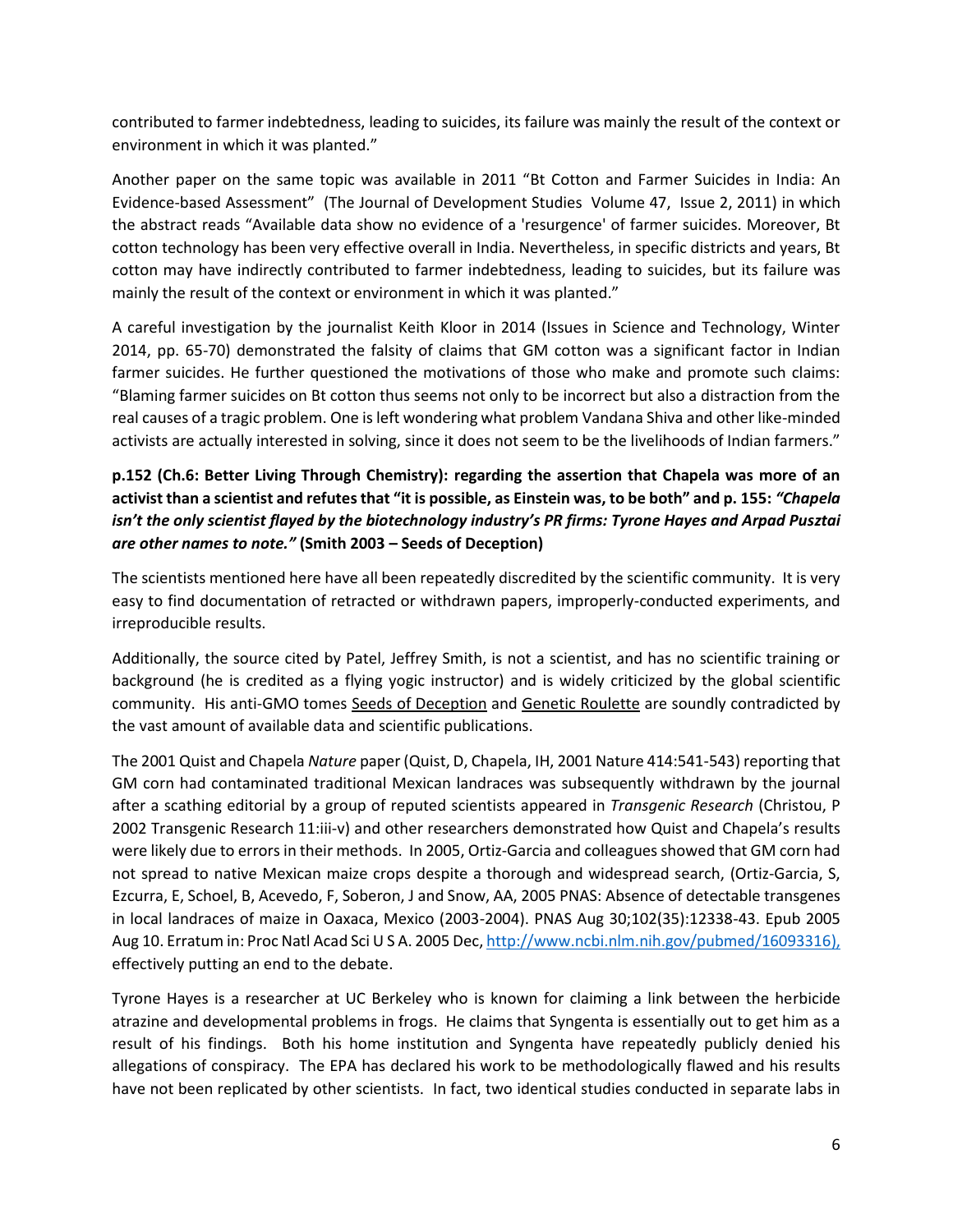Germany failed to establish the effects claimed by Hayes, showing no harmful effects on frogs over an even larger dose range than Hayes reported.

References refuting Hayes's claims include:

Office of Prevention, Pesticides and Toxic Substances Office of Pesticide Programs Environmental Fate and Effects Division Washington, D. C. 2003, White Paper on Potential Developmental Effects of Atrazine on Amphibians.<https://archive.epa.gov/scipoly/sap/meetings/web/pdf/finaljune2002telconfreport.pdf>

Anne F. Lindsay testimony before the Agriculture and Rural Development Committee of the Minnesota House of Representatives, 2005, [http://academicsreview.org/wp-content/uploads/2014/03/anne](http://academicsreview.org/wp-content/uploads/2014/03/anne-lindsay-testimony.pdf)[lindsay-testimony.pdf](http://academicsreview.org/wp-content/uploads/2014/03/anne-lindsay-testimony.pdf)

US EPA, Decision Documents for atrazine, 2006, [https://archive.epa.gov/pesticides/reregistration/web/pdf/atrazine\\_combined\\_docs.pdf](https://archive.epa.gov/pesticides/reregistration/web/pdf/atrazine_combined_docs.pdf)

Hosmer, A., Kloas, W., Lutz, I., et al. 2007. Atrazine: response of larval Xenopus laevis to atrazine exposure: assessment of metamorphosis and gonadal morphology. Leibniz Institute of Freshwater Biology and Inland Fisheries (IGB), Wildlife International, Ltd., and Experimental Pathology Laboratories, Inc. Unpublished. (MRID 47153501)

Renner, R., 2008. "Atrazine Effects in *Xenopus* Aren't Reproducible (Perspective)". *Environmental Science & Technology* **42** (10): 3491–3493[. View Article](http://pubs.acs.org/doi/abs/10.1021/es087113j)

Kloas, W; Lutz, I; Springer, T; Krueger, H; Wolf, J; Holden, L; Hosmer, A, 2009. "Does atrazine influence larval development and sexual differentiation in Xenopus laevis?". *Toxicological sciences: an official*  journal of the Society of Toxicology **107** (2): 376–84. [View Article](https://www.ncbi.nlm.nih.gov/pmc/articles/PMC2639758/)

Australian Pesticides and Veterinary Medicines Authority, 2010, "Chemicals in the News: Atrazine", [http://archive.apvma.gov.au/news\\_media/chemicals/atrazine.php](http://archive.apvma.gov.au/news_media/chemicals/atrazine.php)

US EPA, 2010, letter to representative Dave Winters (IL), [http://academicsreview.org/wp](http://academicsreview.org/wp-content/uploads/2014/03/usepa-response-to-rep-winters-may-2010.pdf)[content/uploads/2014/03/usepa-response-to-rep-winters-may-2010.pdf](http://academicsreview.org/wp-content/uploads/2014/03/usepa-response-to-rep-winters-may-2010.pdf)

In 1998, Arpad Pusztai famously stated on a British TV show that rats that consumed GM potatoes during experiments he was conducting at the Rowett Institute had stunted growth and suppressed immune systems. He made this announcement prior to the completion of the experiment and before any peer review was done. An audit of his data by his institution found that it did not support his conclusions. A review of the data by six anonymous reviewers of the British Royal Society found that the experiments were poorly designed, with inadequate composition of the diets, too few numbers of animals and improper statistical methods. For both Hayes and Pusztai, criticism by scientists of their results was supported by a strong factual basis, not by a desire to "flay" anyone through public relations.

Relevant citations about "the Pusztai affair" that were available in 2012 include:

Murray, Noreen et al., 1999. Review of data on possible toxicity of GM potatoes The Royal Society, [View](http://www.pages.drexel.edu/~ls39/peer_review/ewen.pdf)  [Article](http://www.pages.drexel.edu/~ls39/peer_review/ewen.pdf)

Kuiper, H. A.; Noteborn, H. P. M.; Peijnenburg, A. A. M, 1999. "Adequacy of methods for testing the safety of genetically modified foods". *Lancet* **354** (9187): 1315–1316. [View Article](http://www.sciencedirect.com/science/article/pii/S0140673699003414)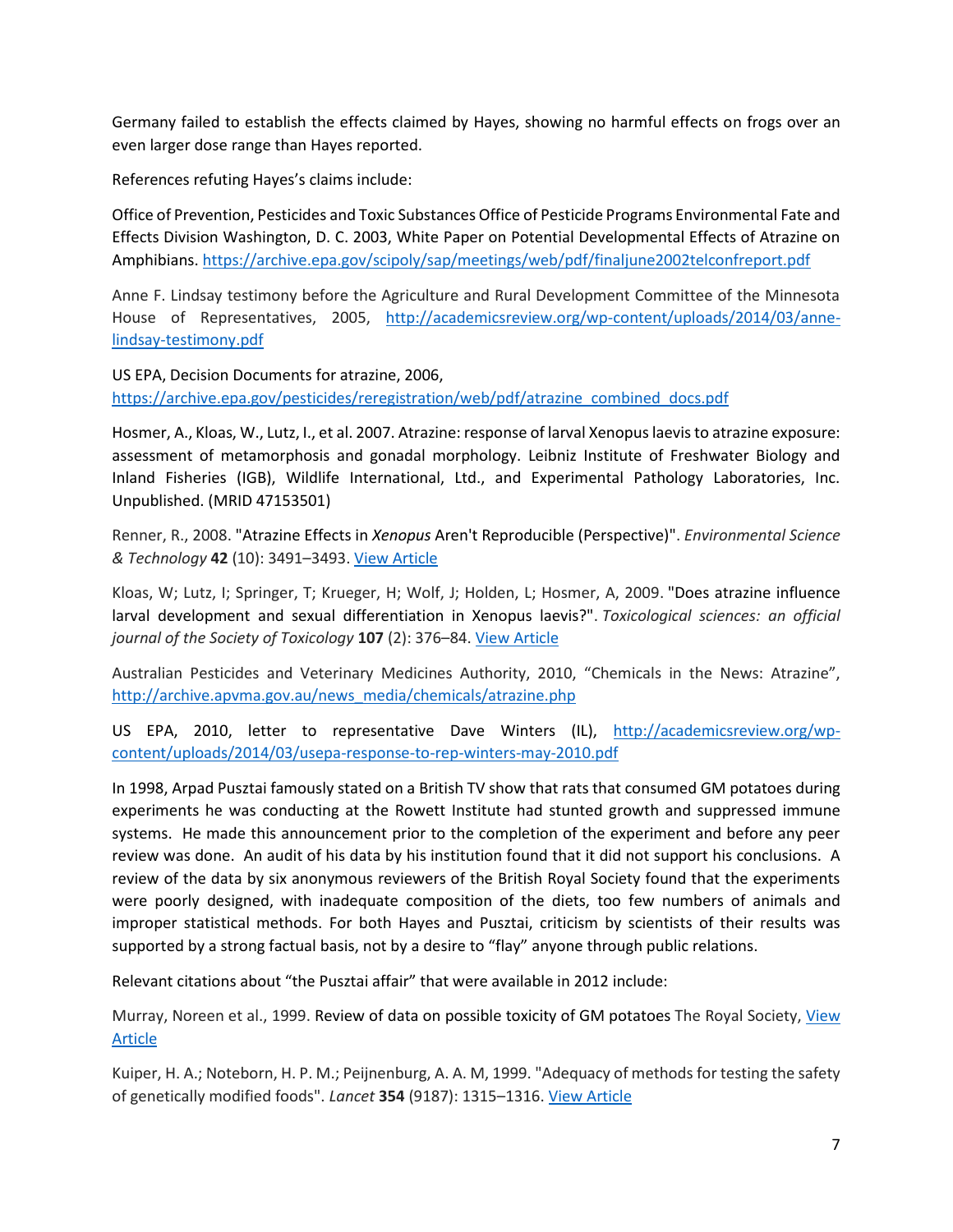Enserink, M., 1999. "The Lancet Scolded Over Pusztai Paper". *Science* **286** (5440): 656a–656[. View Article](http://science.sciencemag.org/content/286/5440/656.1)

#### **p.163 (Ch.6: Better Living Through Chemistry):** *"Monsanto sells its crops worldwide, to large-scale farmers."*

In 2011, biotech crops were planted on a total of 160 million hectares across 29 countries worldwide. Of these countries, 19 were developing and 10 were industrial countries. In 2011 the growth rate for biotech crops was twice as fast and twice as large in developing countries, at 11% (8.2 million hectares), versus 5% (3.8 million hectares) in industrial countries. A total of 16.7 million farmers grew biotech crops in 2011. Of those, 15 million, or 90%, were small-scale, resource-poor farmers from developing countries (ISAAA Brief 43-2011:

[http://www.isaaa.org/resources/publications/briefs/43/executivesummary/default.asp\)](http://www.isaaa.org/resources/publications/briefs/43/executivesummary/default.asp).

**p.164 (Ch.6: Better Living Through Chemistry):** *"Now, that said, it could be that GM seed is actually better if you want to grow cotton on dryland. The jury is still out on that: initial yield increases seem to have declined, and adoption rates can be explained for a range of reasons other than crop performance. Less money is spent on pesticides by people who buy GM seed, partly because the seed is much more expensive, and partly because farmers who buy the more expensive GM seed ignore Monsanto's instructions and choose not to spray at all. Given the history of the crop elsewhere in the world, though, it seems unlikely that GM cotton will prove a substantial improvement on its predecessor for small farmers."*

Patel's prediction that GM cotton would not be a substantial improvement was already wrong in 2012 when this book was published, and there was plenty of data to show this at that time. Since its official adoption in India in 2002, GM cotton has been rapidly embraced in India and has been a breakthrough in reviving the previously ailing cotton sector. In 2014, India became the number one cotton producing country in the world, surpassing the U.S. and China. From 2002 to 2014, India registered a significant increase in cotton area from 7.7 Mha to 12.25 Mha – the highest ever cotton area in the country's history. Also during that time, the number of small and resource poor cotton farmers increased significantly from 5 million to more than 8 million, 7.7. million, or 95%, of which were Bt cotton farmers. "Coincidental with the steep increase in adoption of Bt cotton between 2002 and 2014, the average yield of cotton in India, which used to have one of the lowest yields in the world, increased from 308 Kg/ha in 2001-02 to 567 Kg/ha in 2007-08 (data would have been available to Patel in a 2010 report: Choudhary and Gaur, [Bt](http://isaaa.org/resources/publications/biotech_crop_profiles/bt_cotton_in_india-a_country_profile/download/Bt_Cotton_in_India-A_Country_Profile.pdf)  [Cotton in India: A Country Profile,](http://isaaa.org/resources/publications/biotech_crop_profiles/bt_cotton_in_india-a_country_profile/download/Bt_Cotton_in_India-A_Country_Profile.pdf) ISAAA Series of Biotech Crop Profiles) and continue to hover close to 500 Kg/ha in 2011-12 before reaching the highest national cotton yield of 570 Kg/ha in 2013-14." (Choudhary, B and Gaur, K 2015, Bt Cotton in India, 2002-14, [http://www.isaaa.org/resources/publications/biotech\\_crop\\_profiles/bt\\_cotton\\_in\\_india](http://www.isaaa.org/resources/publications/biotech_crop_profiles/bt_cotton_in_india-a_country_profile/download/Bt_Cotton_in_India-2002-2014.pdf)[a\\_country\\_profile/download/Bt\\_Cotton\\_in\\_India-2002-2014.pdf\)](http://www.isaaa.org/resources/publications/biotech_crop_profiles/bt_cotton_in_india-a_country_profile/download/Bt_Cotton_in_India-2002-2014.pdf)

A 2006 study released by the Indian Council of Agricultural Research (ICAR) reported a net 33.7% increase in yield of Bt cotton hybrids over non-Bt hybrids and a 73.3% increase over open-pollinated cotton varieties. These results from 1,200 plots in 11 cotton-growing states showed significantly higher yields for Bt over non-Bt cotton hybrids and open-pollinated cotton varieties (ICAR, 2006, "Front Line Demonstrations on Cotton 2005-06", Division of Agricultural Extension).

A 2012 report in PNAS found an average increase in profit of \$107-\$213/acre across the time period 2002- 08 (Kathage, J and M Qaim 2012 PNAS: [http://www.pnas.org/content/109/29/11652\)](http://www.pnas.org/content/109/29/11652). Also in 2012, the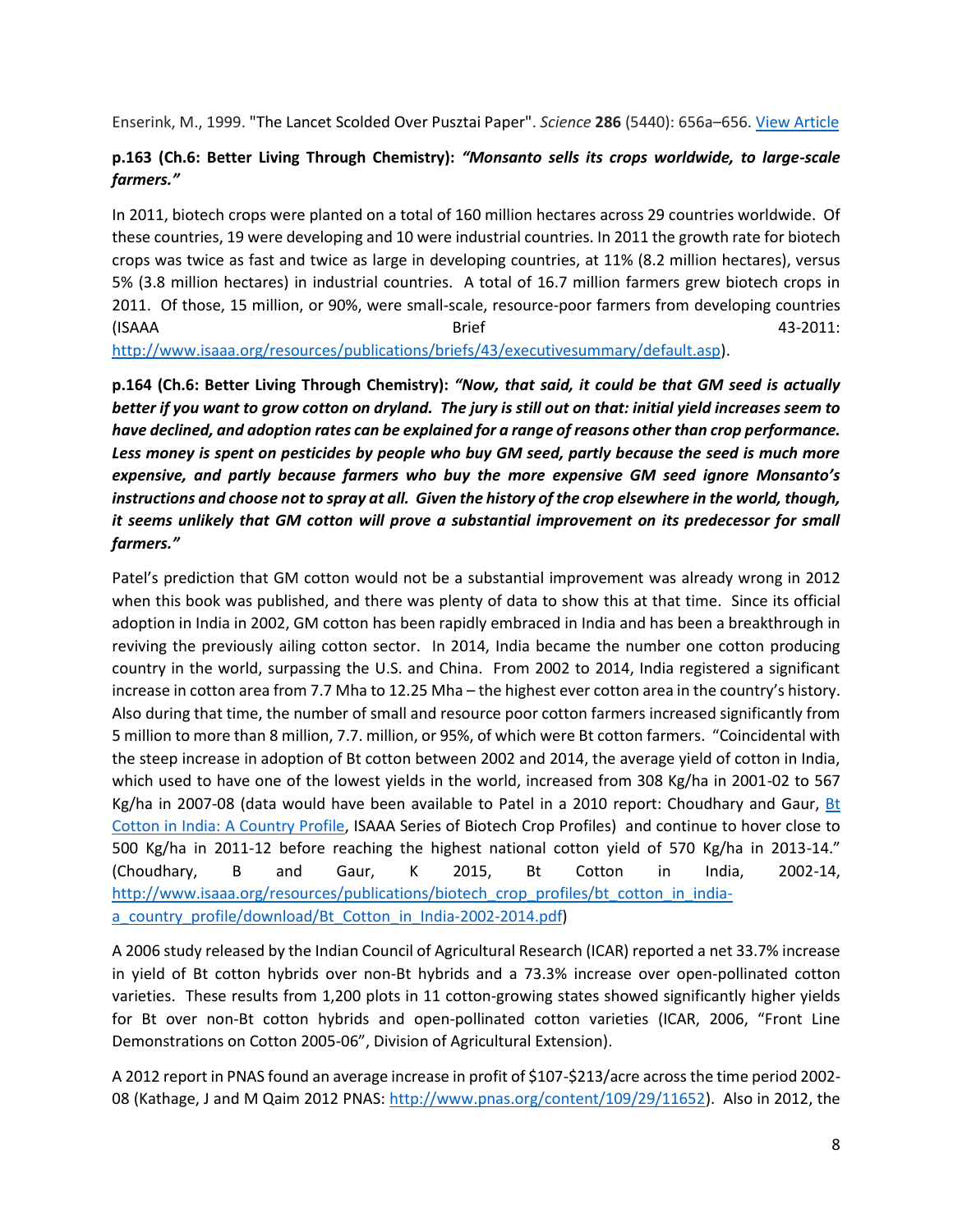Indian Society for Cotton Improvement (ISCI) revealed the results of the largest and most comprehensive survey of Bt cotton farmers in India and found that more than 50% of adopters of Bt cotton were small holder cotton farmers. They concluded, "the survey confirmed that Bt cotton is a scale neutral technology that offers similar level of protection to dreaded bollworm irrespective of who cultivates Bt cotton."

## **p.304 (Ch.10 Conclusion):** *"The livestock industry produces 18 percent of all CO2-equivalent emissions on the planet and contributes more to climate change than driving cars." (Steinfeld et al 2006, Livestock's Long Shadow)*

This statistic has been challenged by a **UC Davis professor and air quality expert**, Dr. Frank Mitloehner, in "Clearing the Air: Livestock's Contribution to Climate Change" in *Advances in Agronomy* in 2009 [\(http://dels.nas.edu/resources/static-assets/banr/AnimalProductionMaterials/PiteskyClearingAir.pdf\)](http://dels.nas.edu/resources/static-assets/banr/AnimalProductionMaterials/PiteskyClearingAir.pdf), who argues that livestock production in most countries of the developed world has a relatively small GHG contribution, much less than transportation, energy, and other sectors. However, livestock production in the developing world can represent a larger greenhouse gas contribution due to smaller transportation and energy sectors.

In the U.S. alone, this statistic does not hold true. A 2009 EPA report cites 2.8% of GHG emissions associated with livestock and 26% from the transportation sector (EPA. Hockstad, L., and Weitz, M. (2009). Inventory of U.S. Greenhouse Gas Emissions and Sinks: 1990–2007. Environmental Protection Agency, Washington DC; 430-R-09-004).

It is also important to note that production efficiencies have resulted in fewer animals producing more animal products. For example, today there are 9 million fewer dairy cows in the U.S. than existed during WWII and they produce 60% more milk. This means that the carbon footprint of a glass of milk is 2/3 smaller today than it was 70 years ago. (Capper, J.L. 2011. The environmental impact of dairy production in the United States: 1944 compared with 2007. J Anim Sci 87(6):2160-2167. [https://dl.sciencesocieties.org/publications/jas/abstracts/87/6/0872160\)](https://dl.sciencesocieties.org/publications/jas/abstracts/87/6/0872160)

## **p.311 (Ch. 10 Conclusion) "Eat agroecologically. In the Global North, the virtues of organic food are increasingly recognized." (no references) and p.312 agroecological farming – developed in Cuba, promises to be able to feed the planet (Halweil 2006)**

A number of publications have actually reported a *lack* of evidence to indicate that organic food is superior to conventional or GM foods. Most agree that in order to feed the planet we will need to use a combination of tools, including organic, conventional and GM. Here is a small sampling of the available literature that would have been available to the author prior to 2012:

Woese K, Lange D, Boess C, Bogl KW. 1997. A comparison of organically and conventionally grown foods results of a review of the relevant literature. *J Sci Food Agric* **74**:281–93[. View Article](http://onlinelibrary.wiley.com/doi/10.1002/(SICI)1097-0010(199707)74:3%3C281::AID-JSFA794%3E3.0.CO;2-Z/abstract)

Worthington V. 2001. Nutritional quality of organic versus conventional fruits, vegetables, and grains. *J Altern Complement Med***7**:161–73[. View Article](http://www.ncbi.nlm.nih.gov/pubmed/11327522)

Bourn D, Prescott J. 2002. A comparison of the nutritional value, sensory qualities, and food safety of organically and conventionally produced foods. *Crit Rev Food Sci Nutr* **42**(1):1–34. [View Article](http://www.ncbi.nlm.nih.gov/pubmed/11833635)

Fillion, L, Arazi, S, 2002. Does organic food taste better? A claim substantiation approach, Nutrition & Food Science, Vol. 32(4): 153 – 157[. View Article](http://www.emeraldinsight.com/doi/full/10.1108/00346650210436262)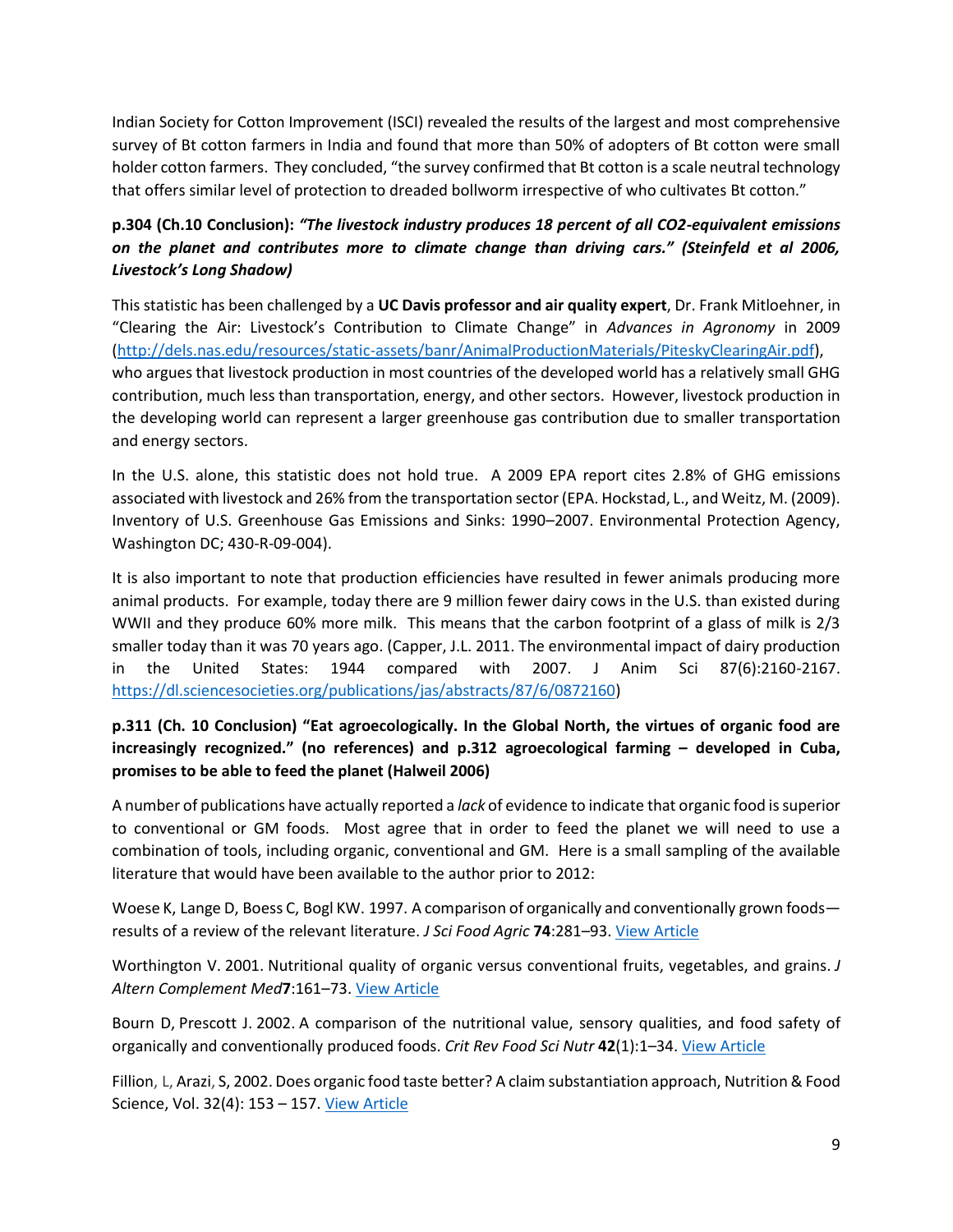Kouba, M, 2003. Quality of organic animal products. Livestock Production Science 80(1-2): 33-40. [View](http://www.sciencedirect.com/science/article/pii/S0301622602003184)  [Article](http://www.sciencedirect.com/science/article/pii/S0301622602003184)

Magkos F, Arvaniti F, Zampelas A. 2003. Organic food: nutritious food or food for thought? A review of the evidence. *Int J Food Sci Nutr***54**(5):357–71[. View Article](http://www.ncbi.nlm.nih.gov/pubmed/12907407)

Honkanen, P, Verplanken, B, Olsen, SO, 2006. Ethical values and motives driving organic food choice. Journal of Consumer Behaviour 5(5): 420-430. [View Article](http://onlinelibrary.wiley.com/doi/10.1002/cb.190/abstract;jsessionid=1B279808B2E869F603B117DADBEC5727.f02t01)

Magkos, F, Arvaniti, F, Zampelas, A, 2007. Organic Food: Buying More Safety of Just Peace of Mind? A Critical Review of the Literature. Critical Reviews in Food Science and Nutrition 46(1):23-56. [View Article](http://www.tandfonline.com/doi/full/10.1080/10408690490911846)

Kristensen M, Ostengaard L, Halekoh U, Jorgensen H, Lauridsen C, Brandt K, Bugel S. 2008. Effect of plant cultivation methods on content of major and trace elements in foodstuffs and retention in rats. *J Sci Food Agric* **88**(2):2161–72. [View Article](http://onlinelibrary.wiley.com/doi/10.1002/jsfa.3328/full)

Dangour AD, Dodhia SK, Hayter A, Allen E, Lock K, Uauy R. 2009. Nutritional quality of organic foods: a systematic review. Am J Clin Nutr 90:680–5.

Rosen, JD, 2010. A Review of the Nutrition Claims Made By Proponents of Organic Food. Comprehensive Reviews in Food Science and Food Safety 9(3): 270-277[. View Article](http://onlinelibrary.wiley.com/doi/10.1111/j.1541-4337.2010.00108.x/full)

Even more studies published since 2012 further reinforce that organic or agroecological farming methods have not been able to establish their superiority with respect to either nutrition or sustainability. A large meta-analysis of global studies by researchers at Stanford University (Ann Intern Med. 2012, 157:348-366) found no evidence for nutritional superiority of organic foods relative to conventional foods. Similarly, comparison of conventional and organic crop yields indicate significantly lower yields for organic systems for most crops (Seufert, V., Ramankutty, N. and Foley, A.J. (2012) Comparing the yields of organic and conventional agriculture. Nature 485, 229-232). Similar results were found in a recent study by the Berkeley Food Institute, of which Patel is a faculty member, also confirming that organic crops yield on average 19% less than conventional crops (Ponisio, et al. 2015. Diversification practices reduce organic to conventional yield gap. Proceedings of the Royal Society B: Biological Sciences 282, 20141396). This yield gap is critical, as other studies have shown that a key factor in reducing further increases in  $CO<sub>2</sub>$  in the atmosphere is to stop the expansion of farming into currently unfarmed areas (Burney et al. 2010. Greenhouse gas mitigation by agricultural intensification. PNAS 107: 12052-12057). Advocates of the sustainability of organic farming methods have failed to explain how they will meet the growing global demand for food with one-fifth lower productivity and without expanding the area devoted to crop production.

The organization Food First documented the significant challenges to adopting Cuba's agricultural model (M.L. Chan and E.F. Freyre Roach. 2012. Unfinished Puzzle. Cuban Agriculture: The Challenges, Lessons and Opportunities. Food First Books, Oakland, CA). The study notes: "In the last ten years, agricultural production has improved, but remains unstable and insufficient." "Because domestic production has been insufficient to guarantee the island's food security, it has had to import food and suffer all that this entails." "Cuba… depends on imports to feed its 11.23 million people." "Over the period of 1998 to 2009 [when agroecological systems were being implemented], the percentage of food imported by Cuba increased by 112%. By 2009, half of the food consumed in Cuba was imported." These facts clearly do not support Patel's claim that such systems promise to be able to feed the planet.